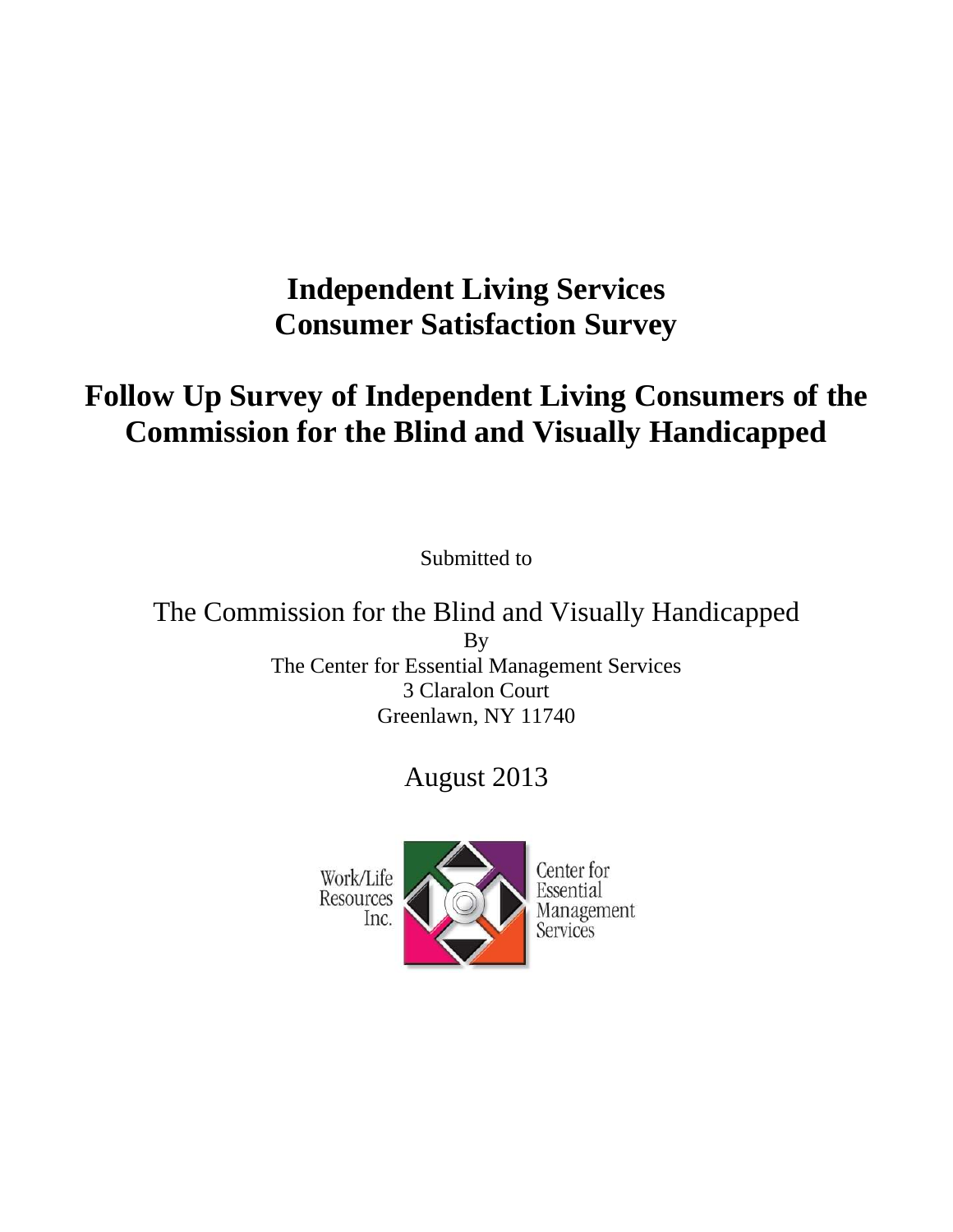# **Table of Contents**

| Purpose of Project                                                        | Page           |
|---------------------------------------------------------------------------|----------------|
| Introduction                                                              | 1              |
| Methodology                                                               | 1              |
| Sample                                                                    | 1              |
| The Survey Interview                                                      | $\overline{2}$ |
| Results Related to Outcomes Achieved and Services Received from Providers | 2              |
| Results Related to Services Received from CBVH and Outcomes Achieved      | 7              |
| Conclusions                                                               | 9              |
| Appendix 1: Interview Protocol                                            |                |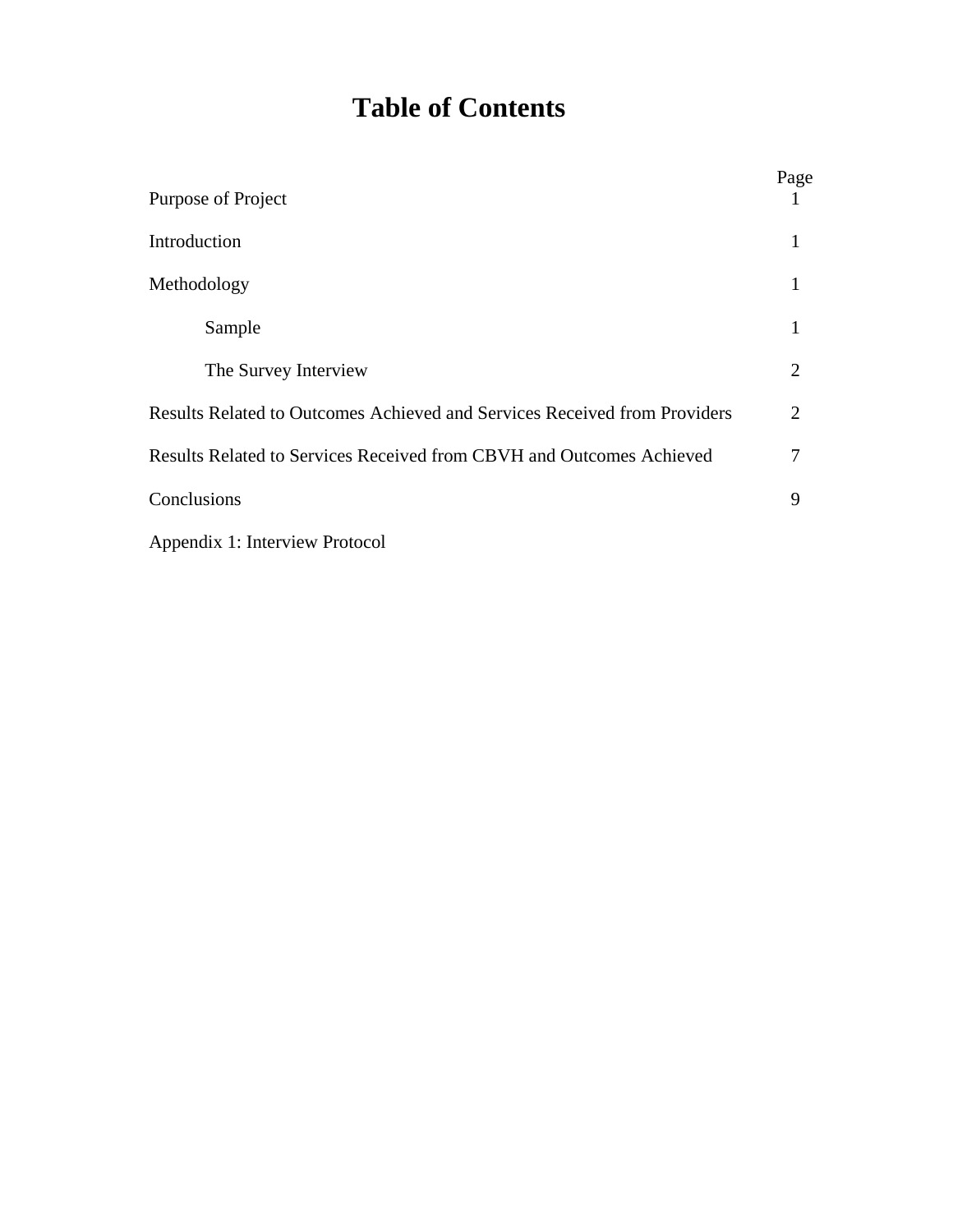## **Follow Up Survey of Independent Living Consumers of the Commission for the Blind and Visually Handicapped**

**Purpose of the Project -** The New York Commission for the Blind and Visually Handicapped (CBVH) contracted with the Center for Essential Management Services (CEMS) to conduct a statewide follow up survey of individuals with disabilities who had received independent living services from CBVH. The purpose of the survey was to gain feedback from experienced consumers who had completed the course of services.

**Introduction -** In 2009 CEMS conducted a survey of similar individuals and, where possible, the results of the current survey will be compared to the results of the earlier study. This report focuses on the independent living services component of services provided by CBVH. The project sought to gain from consumers their perceptions of the services they received, what outcomes they achieved, and how satisfied they were with them. It was expected that insight would be gained regarding how services relate to outcomes based on consumers' feedback about their experiences, as well as the extent of their satisfaction with their services from CBVH. This feedback is useful for considering how to change service delivery approaches and policies. This study builds on the foundation that CBVH had begun in 2009 to implement a more systematic and ongoing effort to identify the independent living needs of people with disabilities who are blind and who have vision impairments throughout the state.

#### **Methodology: Consumer Follow Up Survey**

**Sample:** The study sample was drawn from the consumers who completed their independent living services program with CBVH during the year prior to the survey, which was completed during the first quarter of 2013. Sixty-eight persons were included in the original sample. These persons were sent an alert letter prior to the staff of CEMS contacting them by telephone. Response rates based on this original sample were as follows:

| <b>Response Rate</b>                        | 2009      | 2013      |
|---------------------------------------------|-----------|-----------|
| <b>Initial Sample</b>                       | 37        | 68        |
| <b>Completed Interview</b>                  | 16(43%)   | 28 (41%)  |
| <b>Wrong/Disconnected Number</b>            | 7(19%)    | 14 (21%)  |
| <b>Not Available After Five Contacts*</b>   | 7(19%)    | 8(12%)    |
| <b>Refused to Participate</b>               | 6(13%)    | 9(13%)    |
| <b>Deceased</b>                             | 1(3%)     | 0         |
| <b>Moved</b>                                | $\theta$  | 3(4%)     |
| <b>Unable to Participate</b>                | $\theta$  | 6(9%)     |
| <b>Total</b>                                | 37 (100%) | 68 (100%) |
| <b>Number of Persons Actually Contacted</b> | 22 (59%)  | 37 (54%)  |
| <b>Response Rate for those Contacted</b>    | 73%       | 76%       |

\* In 2009 this was set at three contacts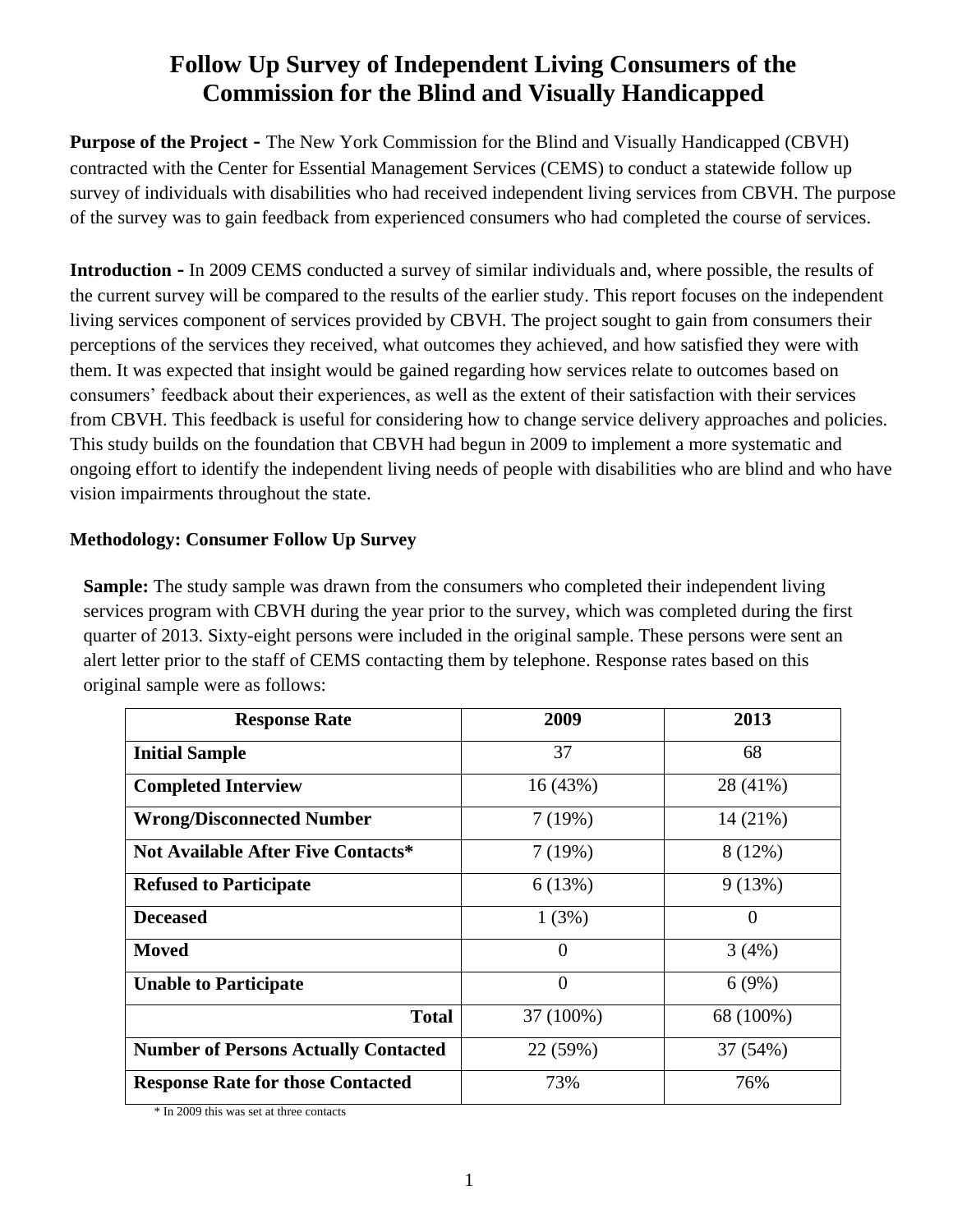The experience of the current survey, in reaching out to consumers, is quite similar to the previous survey. In the 2013 survey we were able to ascertain reasons behind unwillingness to participate in the interview and one of these is the inability to do so, primarily due to functional limitations, such as an inability to communicate, or limited cognitive ability. These reasons were offered primarily by family members or caregivers.

**The Survey Interview (Appendix 1):** CBVH developed the initial set of interview questions based on the previous study and input from the NYSILC Consumer Satisfaction Committee. CEMS staff reviewed these and offered suggestions for minor changes. The interview included a total of fifteen items. Ten items were focused on the experiences of the respondents during their service delivery programs. A major difference in the 2013 survey was that these questions were repeated for up to three vendor agencies which had actually delivered services to consumers. In the 2009 survey, participants were asked to respond in general, over all service providers, and not to their experience with specific service providers. There were four questions related to outcomes achieved due to services received and the last six focused on the delivery of services, or impressions about the case management process experienced by respondents as they received services. Five additional items asked respondents to reflect on their experiences with CBVH. Items consisted of ratings and frequently offered the option to explain in open-ended fashion the meaning behind the ratings. All the items were programmed into a Computer Assisted Telephone Interview platform which presented the items in sequence and permitted immediate data entry as the interview proceeded.

#### **Results Related to Outcomes Achieved and Services Received from Providers**

This section presents the results by question. The data are aggregated across all providers and, thus, the number of responses exceeds the number of respondents since many had more than one service provider. For each item that called for open ended responses, selected verbatim or paraphrased responses are provided to indicate a context for understanding the meaning of the items

#### *Outcomes from Services*

 $\overline{a}$ 

| <b>Response</b> | <b>Frequency</b> | <b>Percent</b> |
|-----------------|------------------|----------------|
| Yes             |                  | 76%            |
| Somewhat        |                  | 12%            |
| No              |                  | 12%            |
| Not Applicable  |                  | በ%             |

**Question #1**: Did the services you received give you more confidence?<sup>1</sup>

Clearly, this outcome was achieved by a strong majority of consumers.

 $1$ <sup>1</sup> The percentages within the tables may not add up to 100% due to rounding.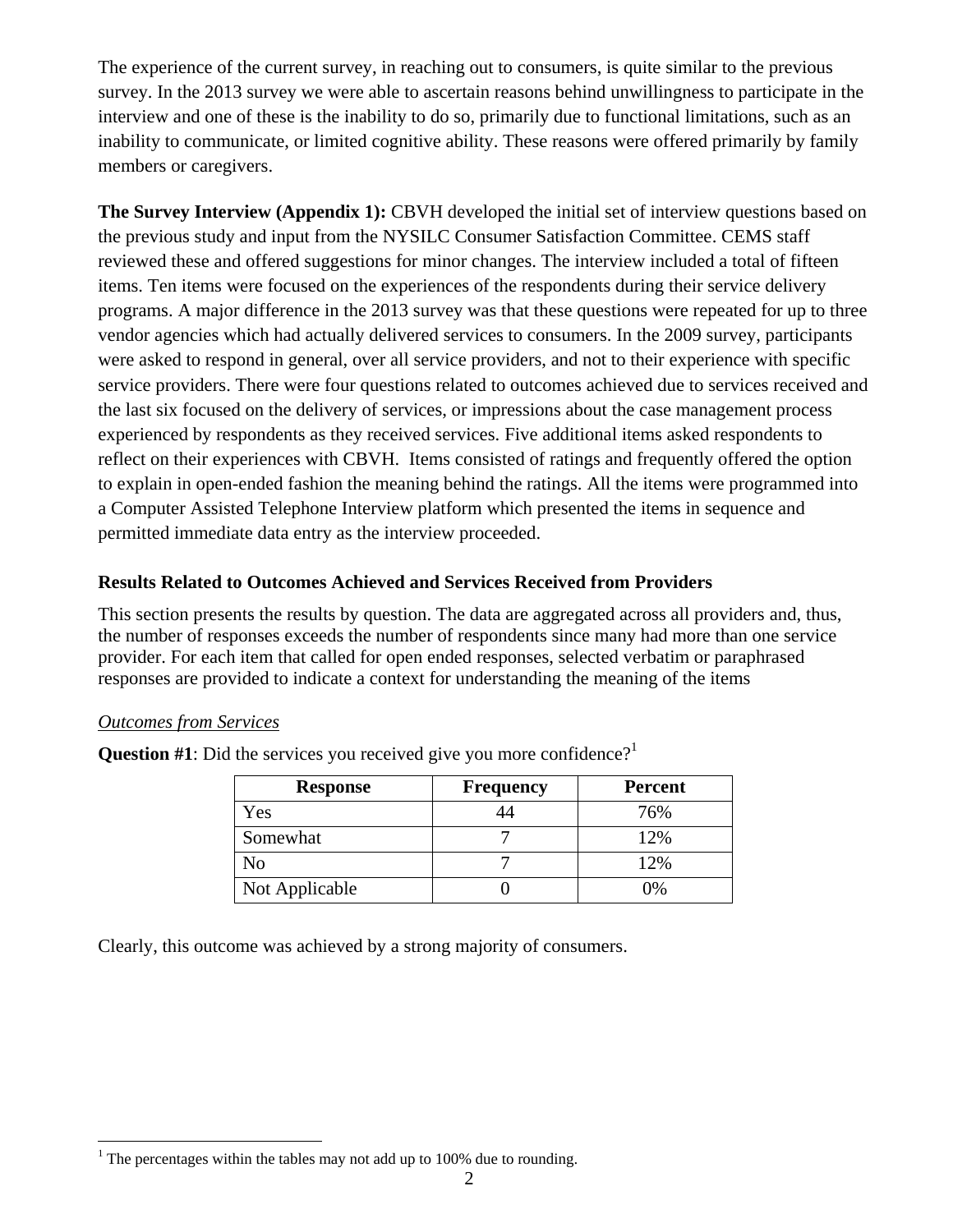| <b>Response</b> | <b>Frequency</b> | <b>Percent</b> |
|-----------------|------------------|----------------|
| Yes             | 43               | 74%            |
| Somewhat        |                  | 19%            |
| No              |                  | 7%             |
| Not Applicable  |                  | በ%             |

**Question #2**: Did the services you received lead to you being more independent?

A strong majority of respondents reported they were more independent as a result of services.

**Question #3**: This question had five sub-items. Each will be reported separately.

**Item#1**: Did the services received help you take care of your daily living needs?

| <b>Response</b> | <b>Frequency</b> | <b>Percent</b> |
|-----------------|------------------|----------------|
| Yes             | 34               | 71%            |
| Somewhat        | 10               | 21%            |
| No              |                  | 8%             |
| Not Applicable  |                  |                |

A strong majority of respondents felt they were helped in taking care of their daily living needs.

|  |  | Item#2: Did the services received help you manage your home more independently? |  |  |
|--|--|---------------------------------------------------------------------------------|--|--|
|  |  |                                                                                 |  |  |

| <b>Response</b> | <b>Frequency</b> | <b>Percent</b> |
|-----------------|------------------|----------------|
| Yes             | 32               | 67%            |
| Somewhat        |                  | 25%            |
| No              |                  | 8%             |
| Not Applicable  |                  |                |

Although this outcome was noted as achieved somewhat less than the previous ones, still a strong majority indicated improvement in managing their homes independently.

**Item #3**: Did the services received help you manage your finances more independently?

| <b>Response</b> | <b>Frequency</b> | <b>Percent</b> |
|-----------------|------------------|----------------|
| Yes             | 15               | 54%            |
| Somewhat        |                  | 21%            |
| No              |                  | 25%            |
| Not Applicable  | 30               |                |

This outcome was not seen as applicable to the respondents as the others. Although a majority of those who did think it was applicable believed the outcome was positive, a rather high percentage felt they did not achieve it.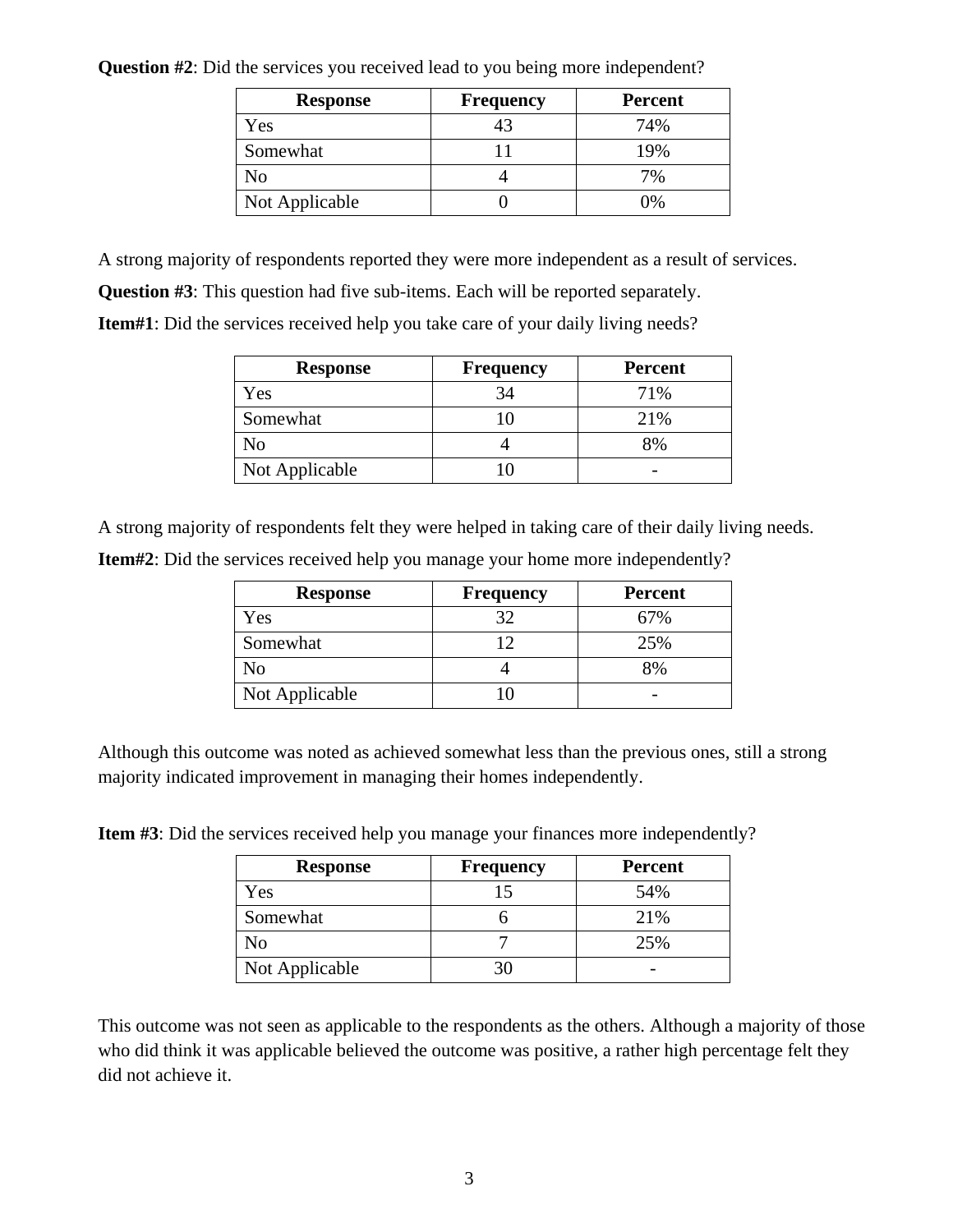| <b>Response</b> | <b>Frequency</b> | <b>Percent</b> |
|-----------------|------------------|----------------|
| Yes             | 19               | 59%            |
| Somewhat        |                  | 16%            |
| N <sub>o</sub>  |                  | 25%            |
| Not Applicable  | 26               |                |

**Item #4:** Did the services received help you care for your family?

Although many respondents also felt this outcome was not applicable to the services they received from certain providers, many who did felt this outcome was achieved.

**Item #5:** Did the services received help you travel more independently in your community?

| <b>Response</b> | <b>Frequency</b> | <b>Percent</b> |
|-----------------|------------------|----------------|
| Yes             | 31               | 67%            |
| Somewhat        |                  | 17%            |
| No              |                  | 15%            |
| Not Applicable  |                  |                |

This outcome was applicable to more respondents and a strong majority felt they had accomplished this outcome, in part or completely.

#### *Comments Offered Regarding Outcomes*

For the most part, comments indicated the services and outcomes received were viewed positively by respondents. Selected comments which illustrate the range of feedback are:

- 1. Prescription for new glasses helped facilitate mobility, comfort;
- 2. Confidence to go in new directions, without help;
- 3. 3-4 products like talking thermostat which saved money on oil bill! Best product!
- 4. Very helpful in mobility training, shown how to take trains;
- 5. Met my needs at a particular time and there were a variety of needs;
- 6. Only used once, didn't understand it, sent it back; and,
- 7. Did not help in way he wanted.

**Summary:** The average percent of respondents indicating they obtained these outcomes was 67%. On average, another 19% indicated that they achieved the outcomes somewhat. Thus, a total of 86% of respondents, on average, believed they achieved the desired outcomes, at least to some extent.

#### *Case Management Impressions*

**Question # 1**: Did staff treat you respectfully?

| <b>Response</b> | <b>Frequency</b> | <b>Percent</b> |
|-----------------|------------------|----------------|
| Yes             | ാറ               | 97%            |
| Somewhat        |                  | 3%             |
|                 |                  | ገ‰             |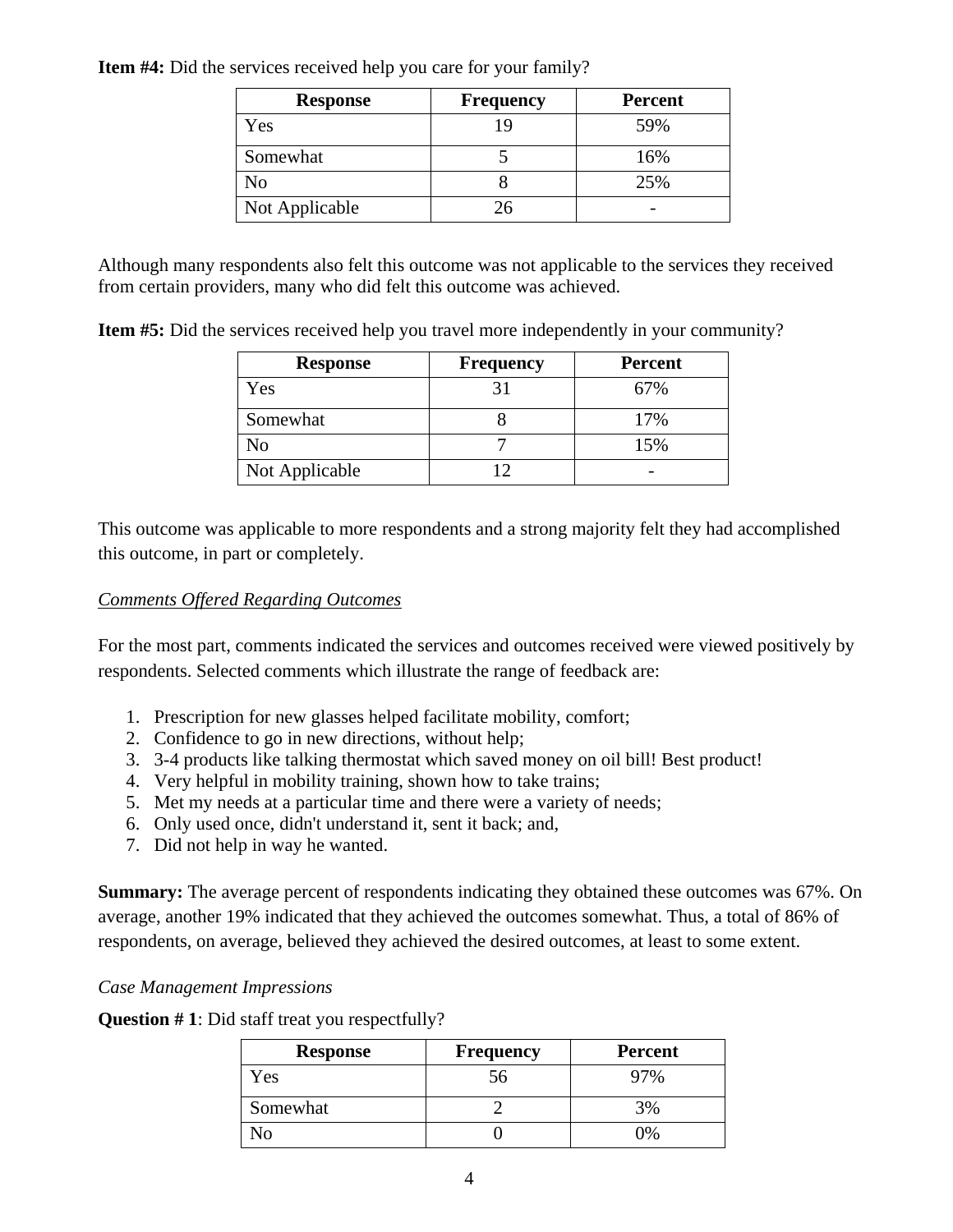An overwhelming majority believed they were treated respectfully by vendor staff. Selected comments include:

- 1. Very professional and kind;
- 2. Went out of way to give me everything at one time. I needed glasses, TV glasses, reading glasses and magnifiers;
- 3. Courteous, talked as though we knew each other, didn't talk down or as though just a patient;
- 4. The few moments spent with me didn't help, wasn't long enough; tapes continued to be sent, mailed back, complicated; and,
- 5. Didn't receive what he wanted, disappointed.

**Question #2**: Were you and the staff able to communicate clearly?

| <b>Response</b> | <b>Frequency</b> | <b>Percent</b> |
|-----------------|------------------|----------------|
| Yes             |                  | 7%             |
| Somewhat        |                  | 2%             |
|                 |                  | 2%             |

Respondents also strongly believed their communications with vendor staff were clear. Selected comments include:

- 1. Very nice to me and appreciated what they did;
- 2. So great, nice, so patient, learned so much and will learn more and go out into the world for a job;
- 3. Very respectful and polite; and,
- 4. When called got quick responses.

**Question #3:** Did staff have a positive attitude while working with you?

| <b>Response</b> | <b>Frequency</b> | <b>Percent</b> |
|-----------------|------------------|----------------|
| Yes             |                  | 98%            |
| Somewhat        |                  | 2%             |
|                 |                  | 0/             |

Almost all respondents felt that vendor staff had a positive attitude while working with them. Selected comments included:

- 1. She is an amazing teacher, very patient;
- 2. Encouraged you to do new things;
- 3. So supportive when I did the right thing, really gave confidence, very patient when I made mistakes; and,
- 4. Gracious, but not time to teach, in a rush, came late.

**Question #4:** Did you have opportunity to ask questions while planning for and receiving services?

| <b>Response</b> | <b>Frequency</b> | Percent |
|-----------------|------------------|---------|
| Yes             |                  |         |
| Somewhat        |                  | 2%      |
|                 |                  | 5%      |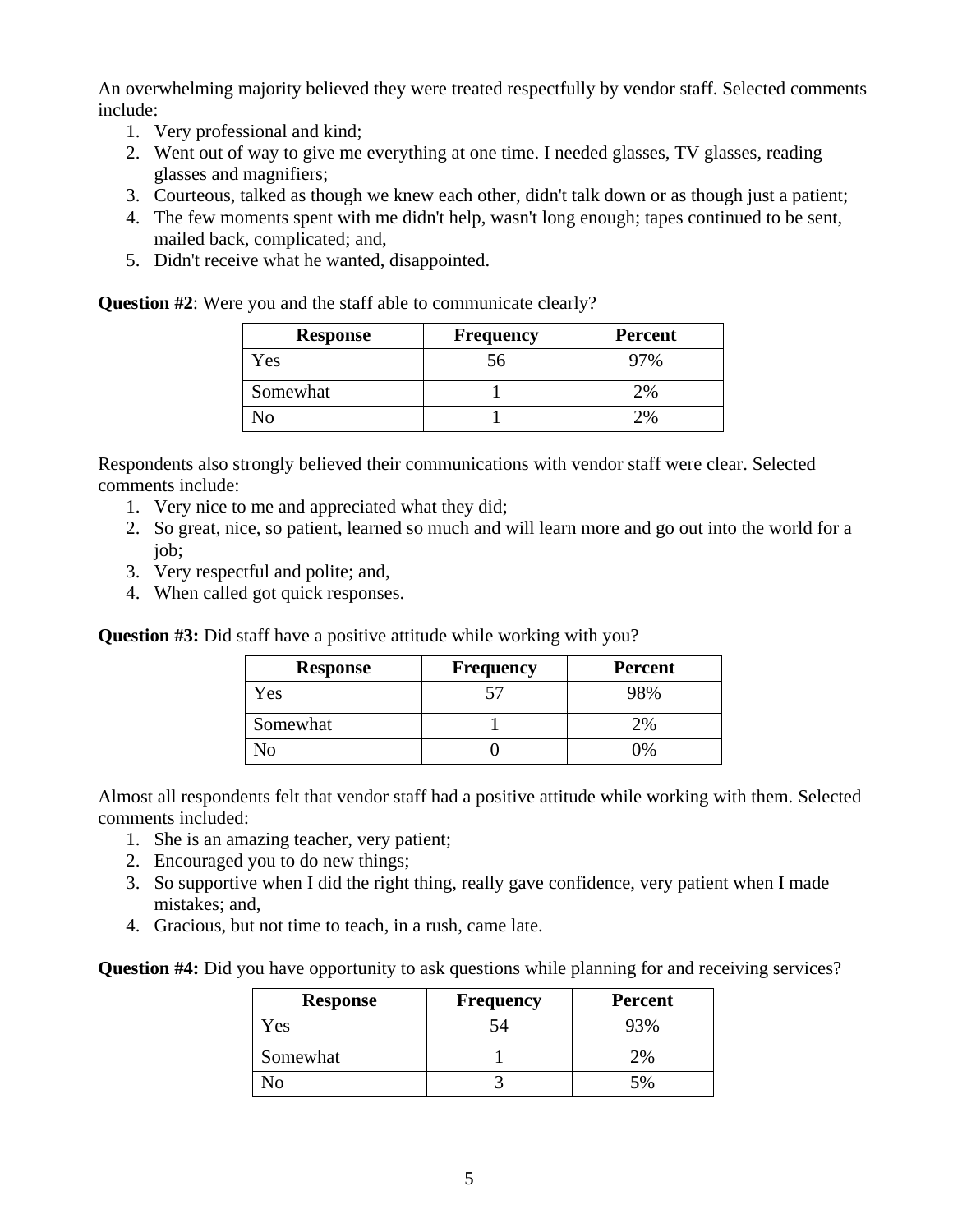Only slightly fewer respondents indicated that they did not have an opportunity to ask questions of vendor staff. Still, a very large percentage felt that they did. Selected comments include:

- 1. They were great and listened to whatever I had to say;
- 2. Very helpful, friendly, made me feel comfortable because I was scared, not knowing of program;
- 3. Asked continually, and still do by email;
- 4. Less than one day in office was not time enough for questions; and,
- 5. Language barrier, got what was needed.

**Question #5:** Did you have an opportunity to set goals?

| <b>Response</b> | <b>Frequency</b> | <b>Percent</b> |
|-----------------|------------------|----------------|
| Yes             |                  | 53%            |
| Somewhat        |                  | 22%            |
| JΛ              |                  | 24%            |

Regarding opportunity to set goals, only a slight majority felt they accomplished this while almost a quarter of them felt they had no opportunity to set goals with vendor staff. Selected comments include:

- 1. Didn't really ask me about goals;
- 2. Most goals already achieved;
- 3. No time;
- 4. Asked for help so I could do things by myself, but weren't able to teach me on computer, I don't know why; and,
- 5. Set them and met them.

**Question #6:** Did staff respond back to you in a timely manner?

| <b>Response</b> | <b>Frequency</b> | <b>Percent</b> |
|-----------------|------------------|----------------|
| Y es            |                  | 91%            |
| Somewhat        |                  | 5%             |
| חו              |                  |                |

Here again, respondents believed they received timely responses from vendor staff. Selected comments include:

- 1. Once approved, they called me for appointment;
- 2. Went out of way; volunteer 2x picked me up/drove me home; my magnifier is like heaven, like gold to me;
- 3. Very responsive and still are;
- 4. Never really called back, facilitator would set up; and,
- 5. Too busy with other customers.

**Summary:** On average across all case management categories, over 88% of respondents indicated that they received they case management service in the desired way and an additional 6% indicated they received it to some extent. The category of setting goals was an outlier and if it is excluded from the averages, the percentages would be 95% and 3%.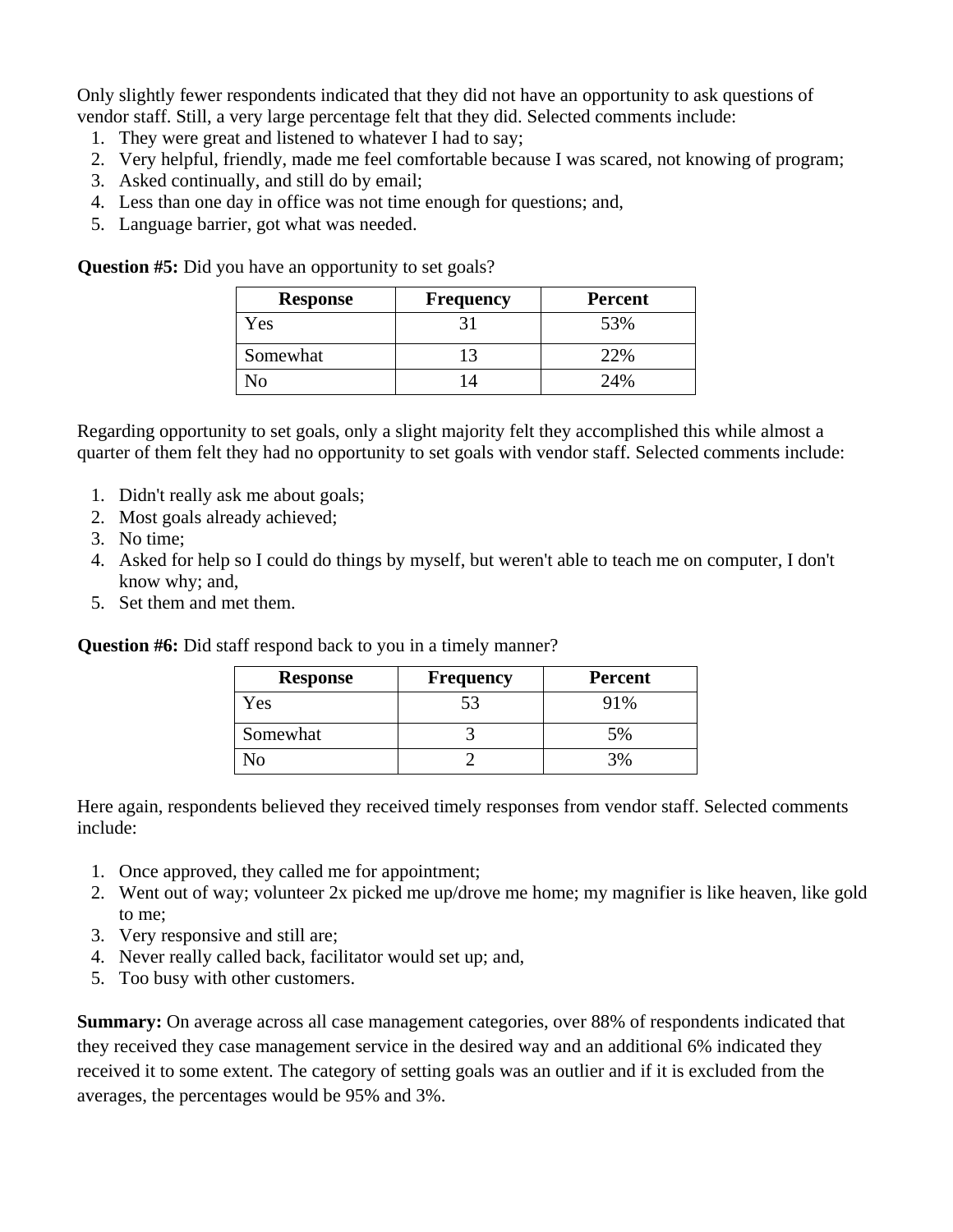#### **Results Related to Services Received from CBVH and Outcomes Achieved**

These questions concern how well respondents perceived the case management actions they received from CBVH and the general outcomes that resulted.

**Questions #1:** Did your CBVH counselor work collaboratively with you on the service plan that was put in place for you?

| <b>Response</b> | <b>Frequency</b> | <b>Percent</b> |
|-----------------|------------------|----------------|
| Yes             | 16               | 57%            |
| Somewhat        |                  | 29%            |
| Ν٥              |                  | 14%            |

Fifty-seven percent of respondents agreed with this statement and another 29% agreed somewhat. Selected comments include:

- 1. In certain way during visit, telephone calls;
- 2. The counselor was great!
- 3. Very good and patient;
- 4. Don't know who; and,
- 5. Yes, but first counselor not helpful, seemed disinterested in her work with me; second one extremely helpful, much more responsive to needs.

**Question #2**: Did your CBVH counselor inform you accurately about what to expect from the service providers they referred you to?

| <b>Response</b> | <b>Frequency</b> | <b>Percent</b> |
|-----------------|------------------|----------------|
| Y es            |                  | 54%            |
| Somewhat        |                  | 18%            |
|                 |                  | 29%            |

Respondents were less inclined to think their counselor informed them accurately with 54% agreeing and only 18% agreeing somewhat. Selected comments include:

- 1. Couldn't always understand his explanations;
- 2. Everything chosen swiftly and I'm almost to the goal, hopefully;
- 3. Did not have counselor or advocate, except for phone survey;
- 4. Gave him as much information as they knew of;
- 5. Very professional in all his work; and
- 6. They just set up appointments but didn't really explain the services.

**Question #3**: Did the services help you to improve your ability to become more involved in your community?

| <b>Response</b> | <b>Frequency</b> | <b>Percent</b> |
|-----------------|------------------|----------------|
| Yes             |                  | 54%            |
| Somewhat        |                  | 18%            |
|                 |                  | 29%            |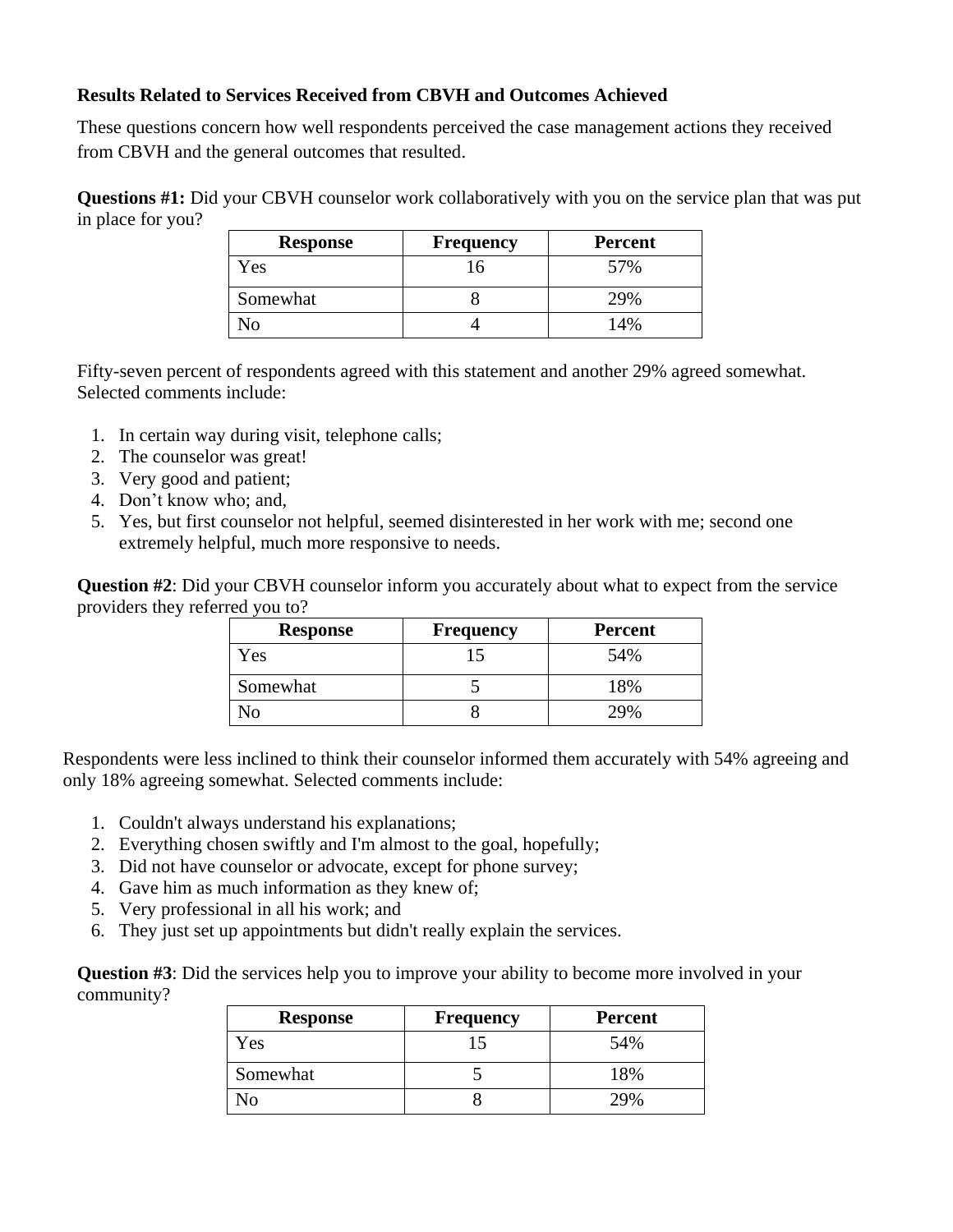To this outcome question, 54% of respondents agreed that they were more able to be involved in their community and another 18% felt they were somewhat more able. Selected comments include:

- 1. Volunteer in church, receptionist, hope I'll be offered a job there, if not other things in the mix I'll be doing;
- 2. I don't want to get involved! I have enough to do around here!
- 3. As soon as I'm brave enough! I have the opportunity and training!
- 4. Not involved outside of home; and,
- 5. Helped very much.

**Question #4**: Thinking about the services you received, did they help you to improve your quality of life overall?

| <b>Response</b> | <b>Frequency</b> | <b>Percent</b> |
|-----------------|------------------|----------------|
| Yes             | 20 <sub>1</sub>  | 71%            |
| Somewhat        |                  | 14%            |
| งก              |                  | 14%            |

Seventy-one percent agreed that this important outcome was achieved and another 14% felt it was achieved somewhat. Selected comments include:

- 1. Taught so much which helps give me independence, self-esteem-all to use when in world;
- 2. Wanted service like magnifiers; when received them, learned about other programs;
- 3. Services made me happy;
- 4. Being a blind home owner has greatly increased quality of life, especially with young daughter; shown I could live alone, tenfold! I know of other homeowners who live with families and get help, but I love living on my own! and,
- 5. Gave me more freedom, confidence to try new things.

**Question #5:** Again, thinking about all the services you received, were you satisfied with these services?

| <b>Response</b> | <b>Frequency</b> | <b>Percent</b>  |
|-----------------|------------------|-----------------|
| Yes             |                  | 79%             |
| Somewhat        |                  | 18%             |
| ∩ו              |                  | 19 <sub>o</sub> |

In terms of overall satisfaction with the services received, 79% were satisfied and 18% were somewhat satisfied. In 2009, 69% were satisfied with their services with 44% agreeing strongly. Thirty-one percent had some level of dissatisfaction with services, with 19% disagreeing strongly that they were satisfied. Selected comments include:

- 1. I loved them all!
- 2. Helped me as much as could, not expecting miracles, got what was needed;
- 3. Very satisfied;
- 4. I really needed a lot more help than I received; and,
- 5. Pretty much satisfied.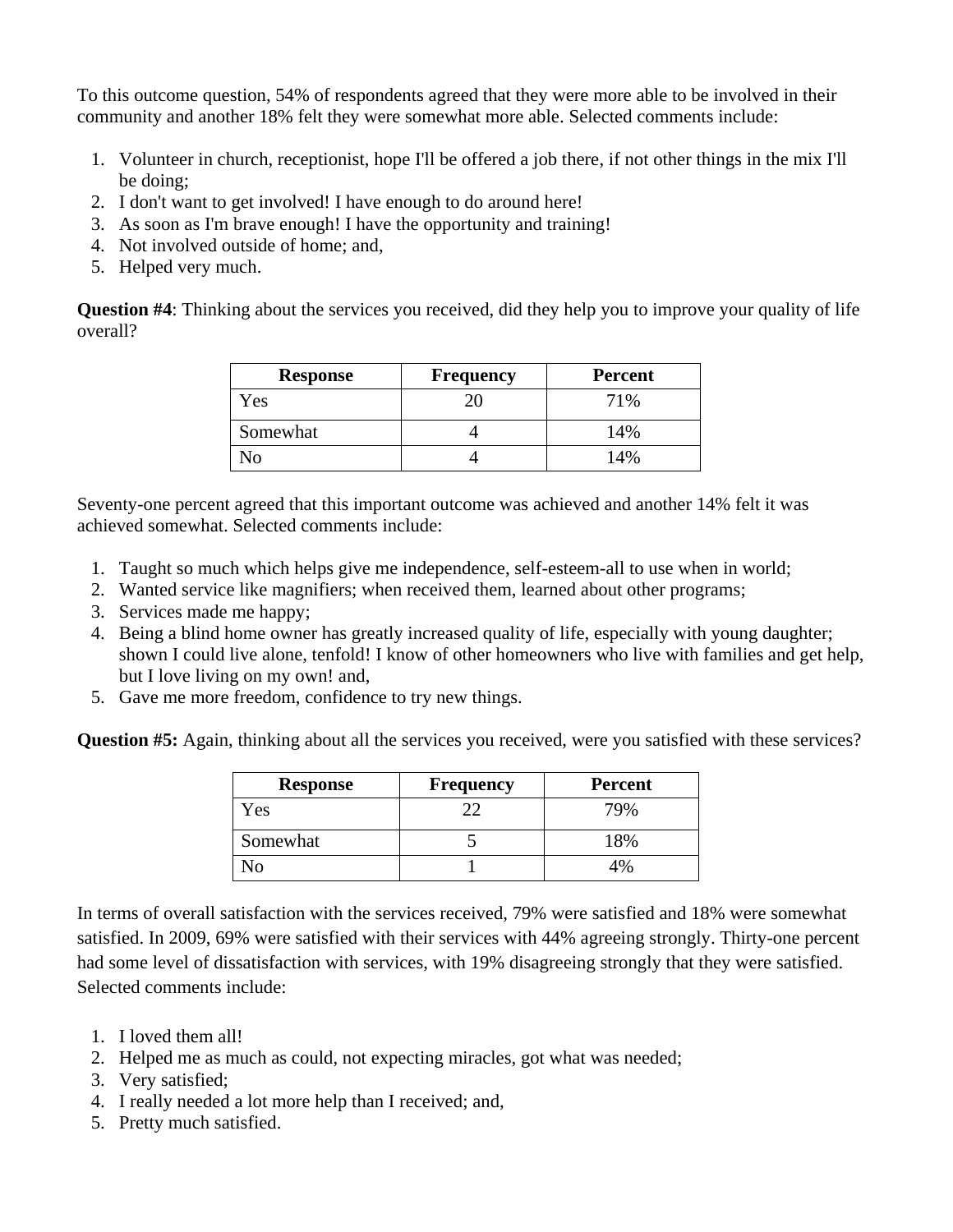**Summary:** In terms of overall agreement regarding outcomes and services received directly from CBVH, 63% of respondents agreed that outcomes and services met expectations. Another 19% felt that expectations were met somewhat, while 18% did not feel their expectations were met.

#### **Conclusions**

It appears that the strategy to separate out the respondents' impressions regarding their relationship with CBVH from their relationship with vendors providing services was a good one, as it provides a clearer picture of where fine tuning can be implemented. Overall, it does appear that the vendors CBVH works with are meeting the needs of CBVH consumers, particularly in terms of how case management is provided. In terms of helping consumers achieve desired outcomes, the performance of vendors is quite good but improvement is certainly possible. A majority of consumers report achieving outcomes and still more feel that some progress was made in achieving outcomes. Getting this total percentage over 90% would be a significant achievement. This is not far off as the percentage now stands at 86%. The only clue from the case management data is the outlier result regarding the relatively low percentage of respondents who felt that they had the opportunity to set goals with vendor staff. Perhaps more joint meetings or discussion concerning goals and outcomes that were expected through vendor services would help to improve this performance target. Otherwise, it would seem that vendors, in general, are providing a high level of services to CBVH consumers.

Regarding CBVH, the feedback suggests that improvements can be made that correlate with the findings reported regarding vendors. Consumers would like to have a greater degree of collaboration in developing plans for their service programs and to have clearer expectations of what vendors are to provide them with. This certainly corresponds with the desire of consumers to be more involved in goal setting with service vendors. A considerable majority (85%) of consumers recognize CBVH for helping them improve the overall quality of their lives. Almost 80% are satisfied with their involvement with CBVH with another 18% somewhat satisfied. It would appear that the Independent Living Services program of CBVH is functioning at a relatively high level but that program improvements, particularly in planning and goal setting, would result in even better levels of performance and outcomes.

Recommendations for improving the evaluation process include the following:

- 1. Rather than waiting for closure to occur before initiating the evaluation, surveys regarding the satisfaction of consumers with the service delivery process and their interactions with their counselors would likely yield better information if a sample of consumers with open cases would be surveyed every three months. They need not be the same individuals each time and a random sampling of current cases would be sufficient. The measurement of satisfaction with outcomes would continue to occur only after closure. This would eliminate two possible problems when surveys are completed only with closed consumers:
	- a. As time passes from the point when service planning occurred to the time of closure the memory of consumers is not as accurate as at a time shortly after participating in this process; and,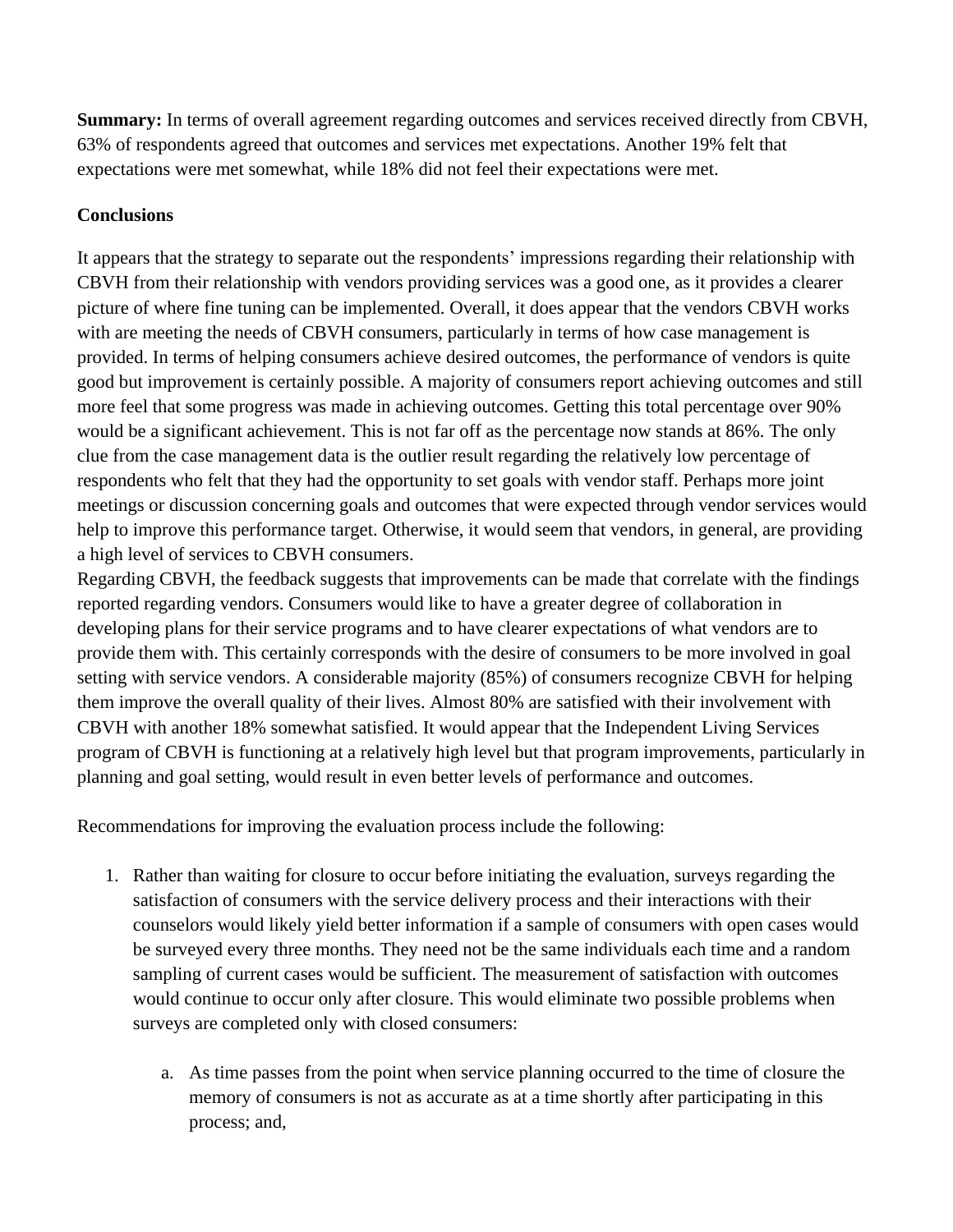- b. Perceptions of an earlier time are likely to be colored by events that have intervened when measured after closure. An unsuccessful closure may influence consumers to view their experiences during service delivery more negatively than they really were. A successful closure may result in more positive impressions than would have occurred if measured shortly after these experiences. In either case, actions taken as a result of responses would be misguided.
- 2. Survey items should be expanded to include examples of what the questions are actually attempting to measure. The current language may reflect professional jargon and not really be understood well by consumers.
- 3. When a household or family member indicates a consumer is unable to participate in the interview due to a limitation, consideration should be given as to whether it would be useful to ask this person to respond to the questions on behalf of the consumer. If this is attempted, the responses should not be aggregated and analyzed with those of consumers and only used for program change purposes if responses are similar to those of consumers.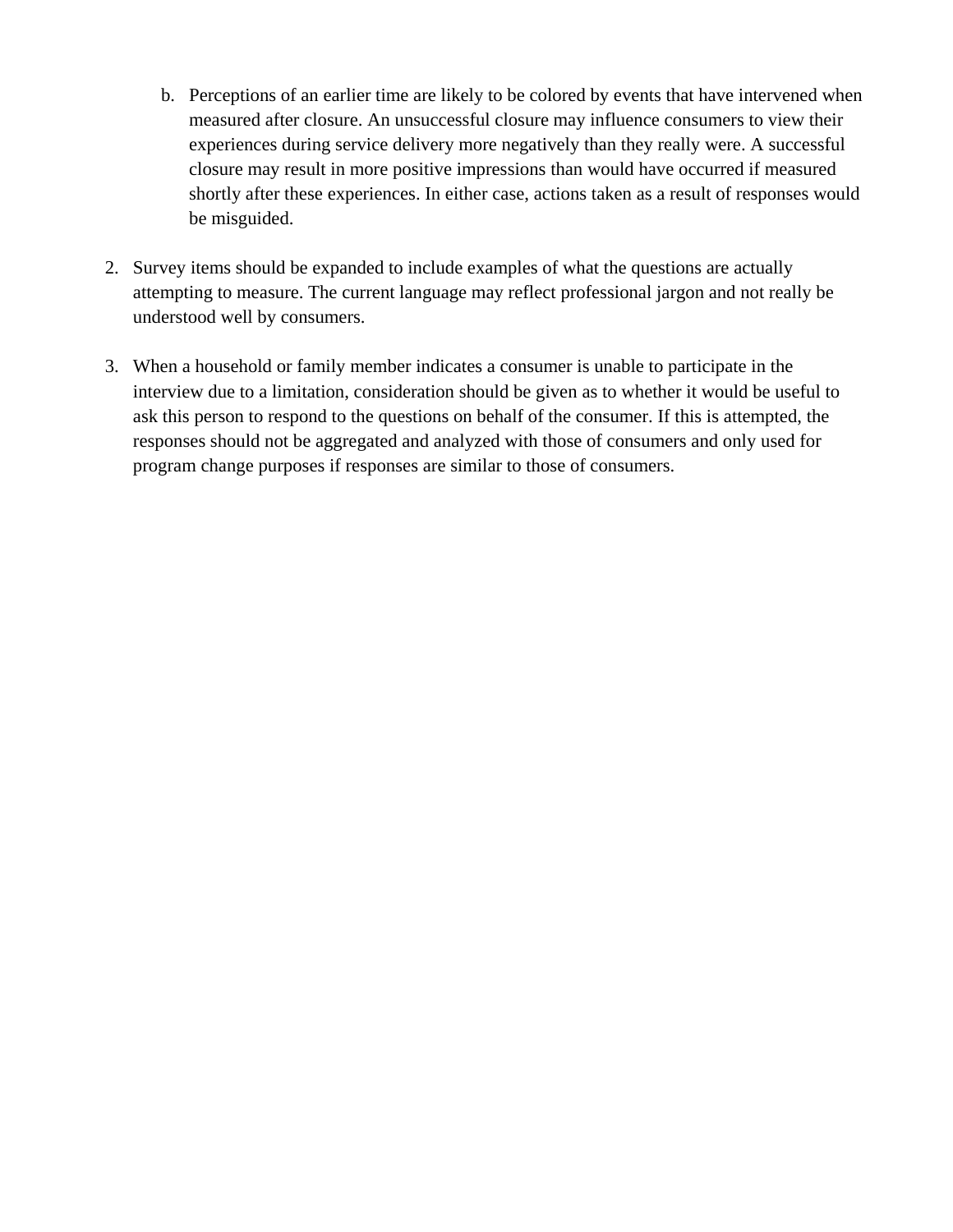Appendix 1: Interview Protocol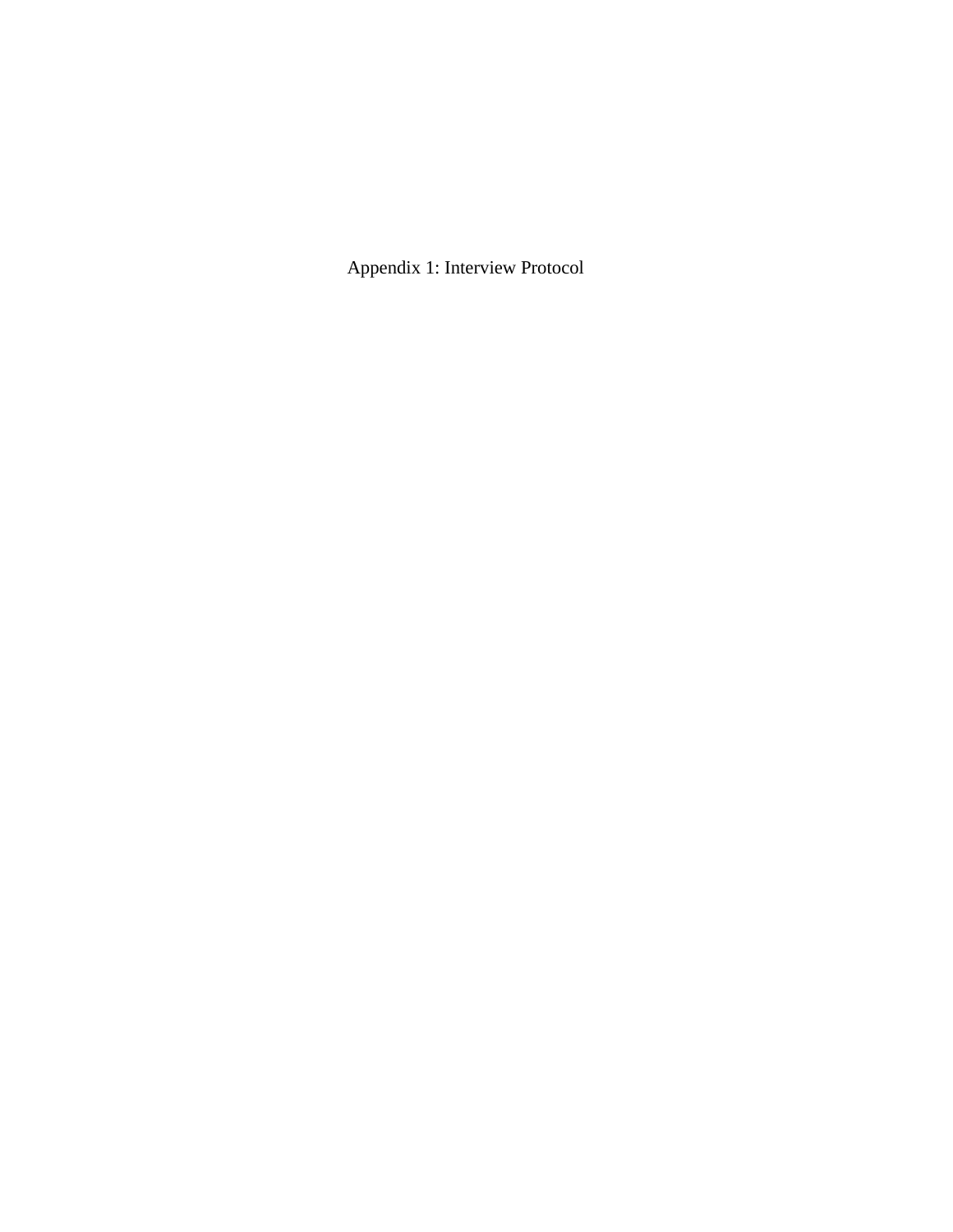## **CBVH** Independent Living Survey Questionnaire (10-26-2012)

Name of respondent: \_\_\_\_\_\_\_\_\_\_\_\_\_\_\_\_\_\_\_\_\_\_\_\_\_\_\_\_ Control number: \_\_\_\_\_\_\_\_\_\_\_\_\_\_\_\_\_\_\_\_\_\_\_\_

I am **I am Example 20** from the Center for Essential Management Services. You recently received a letter from the Commission for the Blind and Visually Handicapped that someone would be contacting you to participate in a survey about the services you received from them.

Our records indicate that you recently received independent living services which were provided by  $\qquad \qquad$ 

Please tell us which organizations provided services to you in the last x years. Focus on just two with whom you spent the most time. We will discuss these providers in more detail in just a moment.

In order to ensure the continuous improvement of these services, we ask that you please take a few minutes to answer some questions regarding your experiences. Your answers will be kept confidential. Once we have completed all the surveys, we will analyze responses and prepare a report for CBVH. Is it ok for me to conduct the interview with you now or do you prefer to reschedule for a more convenient time?

\_\_\_ conduct interview now

reschedule

Time and Date: \_\_\_\_\_\_\_\_\_\_\_\_\_\_\_\_\_\_\_

- \_\_\_ refuses to interview
- \_\_ cannot reach after 5 tries
- \_\_\_ disconnected or phone number not working
- \_\_\_ person no longer available at this number
- \_\_\_ person moved, deceased, etc.

Think about (provider #1).

- 1. Did the services you received give you more confidence? Yes No Somewhat
- 2. Did the services you received lead to you being more independent? Yes No Somewhat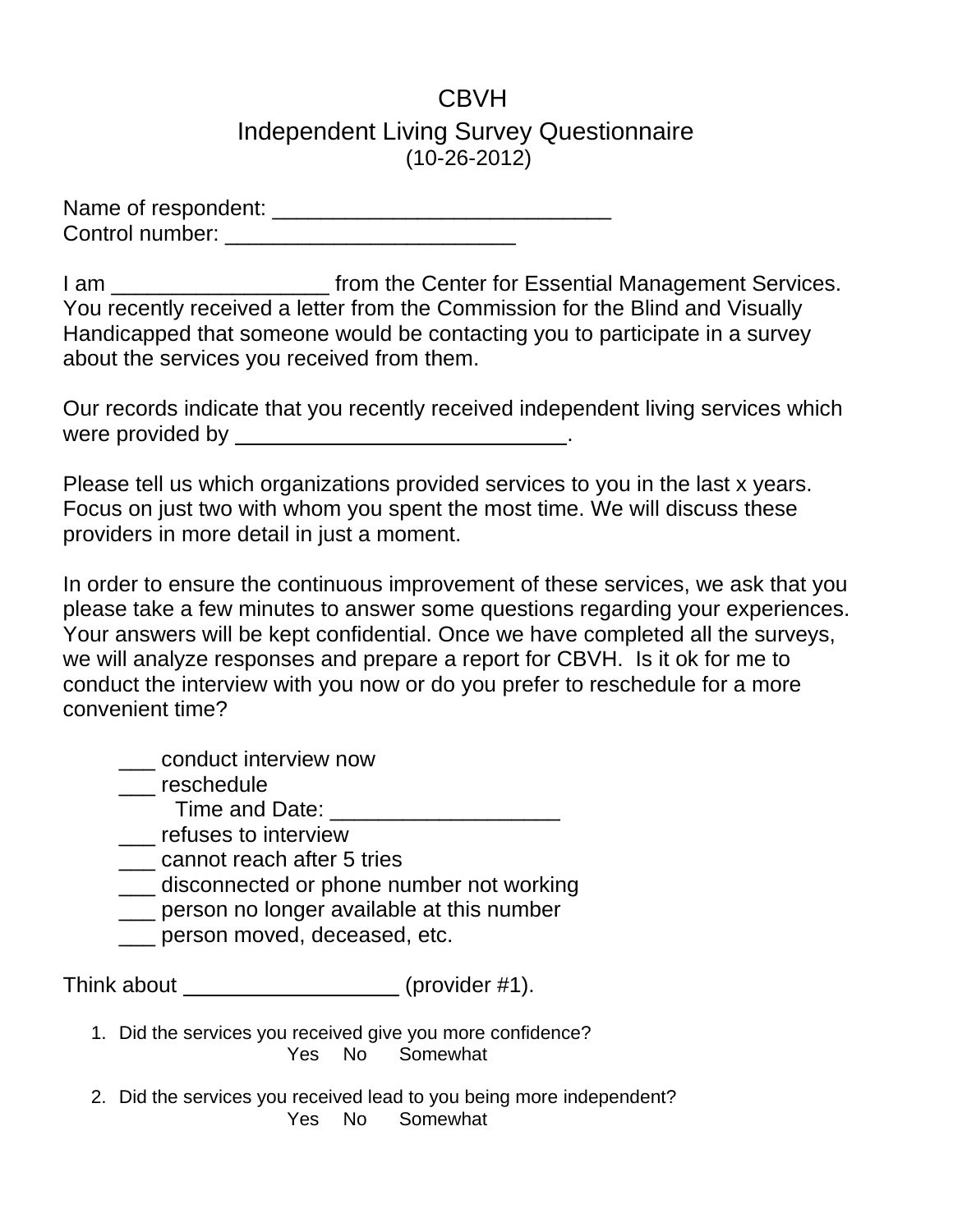- 3. Did the services received help you:
	- a. Take care of your daily living needs? Yes No Somewhat
	- b. Manage your home more independently?
		- Yes No Somewhat
	- c. Manage your finances more independently? Yes No Somewhat
	- d. Care for your family? Yes No Somewhat Not Applicable
	- e. Travel more independently in your community? Yes No Somewhat
- 4. How else did these services help you?
- 5. Did staff treat you respectfully? Yes No Somewhat Please describe
- 6. Were you and the staff able to communicate clearly? Yes No Somewhat Please describe
- 7. Did staff have a positive attitude while working with you? Yes No Somewhat Please describe
- 8. Did you have opportunity to ask questions while planning for and receiving services? Yes No Somewhat Please describe
- 9. Did you have an opportunity to set goals? Yes No Somewhat Please describe
- 10.Did staff respond back to you in a timely manner? Yes No Somewhat

Please describe

This set of questions will be repeated for the remaining provider(s) and CBVH (if CBVH staff were the direct service providers. The follow questions apply only to experience with CBVH.